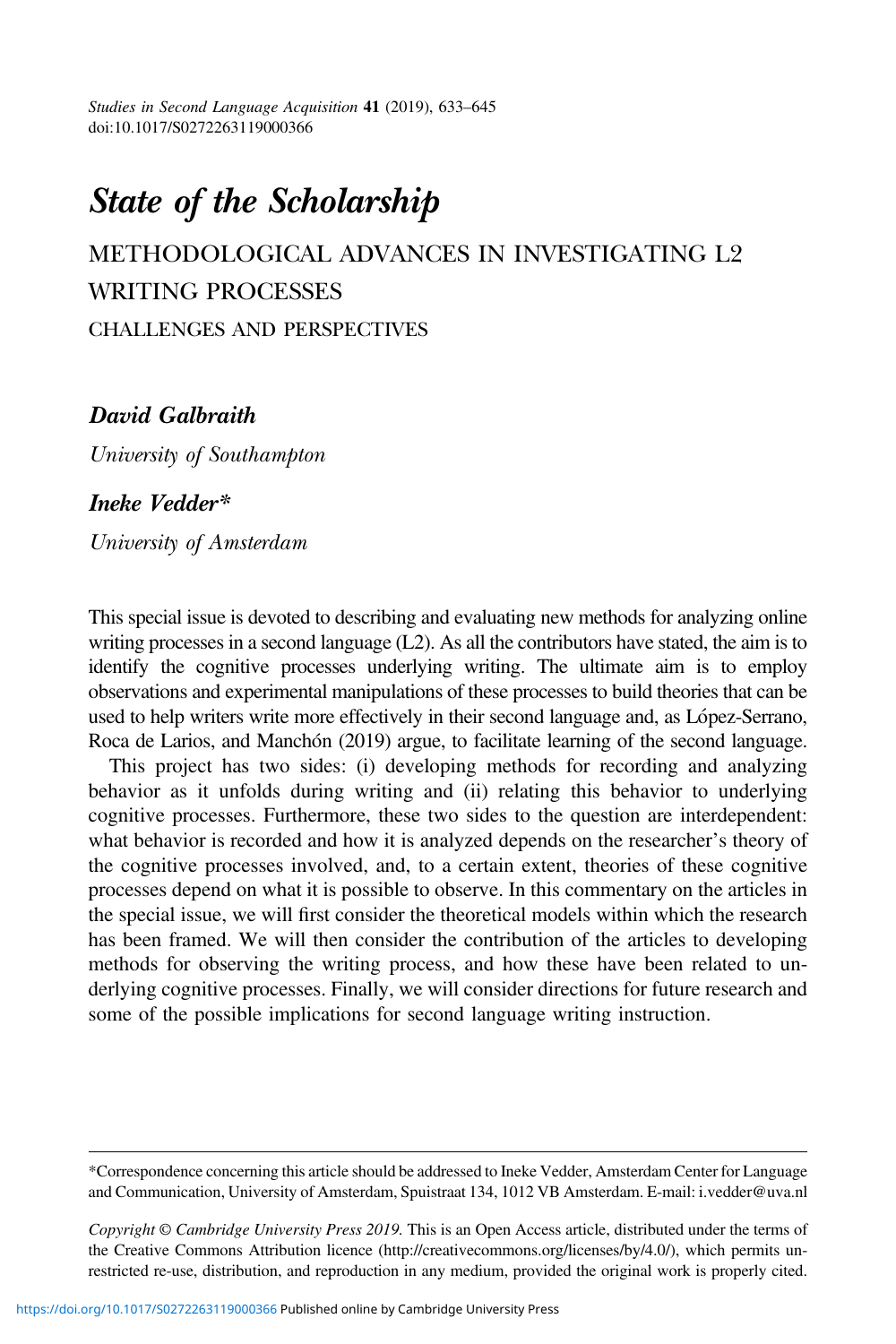#### MODELS OF THE WRITING PROCESS

The articles in this issue have taken as their basic framework the classic cognitive models of writing developed by Hayes and Flower (1980, 1986; Hayes, 2012a), and subsequently modified and developed by Bereiter and Scardamalia (1987) and Kellogg (1996), among others. A key feature of empirical research informed by these models was the use of verbal protocols to provide a rich picture of the thinking behind the text. As well as providing a characterization of the different kinds of basic processes involved—planning, translation, and reviewing, which occurred recursively throughout writing—this body of research had two themes, which have dominated research in the field since.

First, writing is goal directed; it is an example of what Bereiter and Scardamalia (1989) called intentional cognition, and the written product depends fundamentally on the goals toward which it was directed rather than on just, for example, the linguistic proficiency of the writer. This led to a characterization of novice writing as being largely a matter of knowledge telling, in which the writer's goal is essentially to transcribe content as it is retrieved from long-term memory into an appropriate written form. By contrast, expert writing was characterized as a knowledge-transforming process, in which the writer's goal was to design a text to have a rhetorical effect on the reader, and in which content was created and transformed to achieve this goal, rather than simply being retrieved from long-term memory.

Second, a fundamental constraint on the writing process is cognitive overload: conflicting demands on limited cognitive resources may prevent writers from carrying out the component processes effectively, even if these are directed at appropriate goals (Flower & Hayes, 1980). Thus, a further distinction between novice and expert writers is that novices are more likely to employ a "single draft" strategy, in which they try to write a complete text straight away, carrying out all the component processes at the same time, whereas expert writers are more likely to focus on different components at different points in writing, developing more elaborate plans for text, and revising more extensively after completing a draft (Bereiter & Scardamalia, 1987; Hayes & Flower, 1986; Kellogg, 1988).

This focus on cognitive load was a relatively general feature of early models of writing but was made more precise by Kellogg's (1996) analysis of how different components of the writing process mapped on to a componential model of working memory (see also Révész & Michel, 2019). This more precise description of cognitive capacity enables more specific analysis of the potential conflicts for resources during writing, focusing not just on those between the global writing processes of planning, translation, and reviewing but also on more specific ones between processes (e.g., lexical retrieval and sentence production) assumed to draw on the same components of working memory (see Kellogg, Whiteford, Turner, Cahill, & Mertens, 2013; Olive, 2014, for reviews). This more detailed view of working memory as the limited capacity system within which writing processes are carried out is now a standard component of cognitive models of writing, and has been incorporated explicitly in Hayes's (2012a) most recent versions of the original Hayes and Flower model of writing.

As Révész and Michel remark in the introduction to the special issue, early research on writing in the first language  $(L1)$  tended to focus on the higher-level thinking processes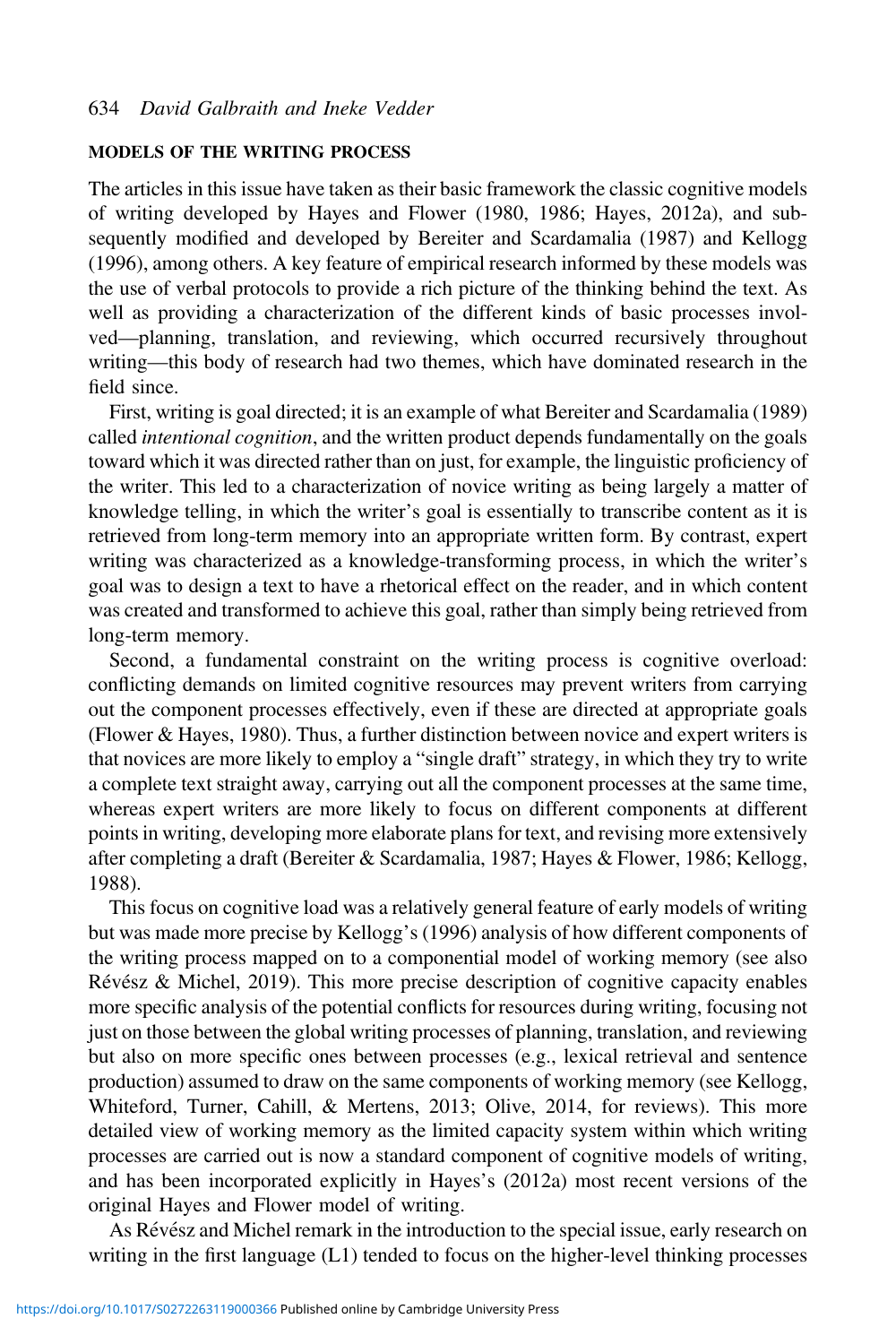involved in writing, rather than on the detailed processes by which thoughts were formulated in written language. It is only relatively recently that research has allocated more detailed attention to the processes involved in text production (Chenoweth  $\&$ Hayes, 2001; Hayes, 2012b; Hayes & Chenoweth, 2006; Kaufer, Hayes, & Flower, 1986). An important finding here has been that writers produce shorter P-bursts when writing in L2 than in L1, and that the length of the bursts in L2 varies depending on the writer's L2 experience (Chenoweth & Hayes, 2001). (Chenoweth and Hayes define Pbursts as bursts of language produced between pauses of two seconds or more.) Furthermore, L1 writers and writers with more L2 experience produced a higher proportion of P-bursts relative to R-bursts (bursts terminated by a revision rather than a pause) (Chenoweth & Hayes, 2001; Hayes, 2012b; Hayes & Chenoweth, 2006). This raises the question of whether L2 translation is a potential impediment to higher level thinking. It is reflected in the studies in this issue by Barkaoui, and Chukarev-Hudilainen, Feng, Saricaoglu, and Torrance, which explore whether difficulties with the translation process impede higher-level idea generation and content-planning processes.

The dual-process model of writing (see Galbraith & Baaijen, 2018, for a recent review), by contrast, questions this basic assumption that the translation process is a passive process, responsible for translating the output of ideational planning into words, and suggests instead that translation can be an active knowledge-constituting process in its own right. This leads to an alternative view in which a central conflict in writing, over and above that represented by cognitive overload from having too many things to think about, is between the emergent content produced by the knowledgeconstituting process and preestablished content generated by explicit planning processes. One consequence of this is that, although it is possible that less efficient translation will impede higher-level planning, it is also possible that higher-level planning processes will reduce the knowledge-constituting effects of translation. Although there is some support for this in recent L1 research (Baaijen & Galbraith, 2018), no research has been carried out in an L2 context. There are important questions about how any such knowledgeconstituting effect is affected when writing, or indeed speaking, in a second language. To what extent is an L2 capable of serving as a vehicle of the writer's thinking, and how is this affected by L2 proficiency (cf. Roca de Larios, Nicolás-Conesa, & Coyle, 2018)?

#### APPROACHES TO ANALYZING ONLINE PROCESSES

Having sketched some of the broader theoretical context within which these studies have been carried out, we turn now to discussing the individual articles. To do so, we have divided them up into three groups: those that use think-aloud protocols (TAP), and hence provide information about the content of writer's thoughts during writing (López-Serrano, Roca de Larios,  $\&$  Manchón, 2019); those that use either keystroke logging and/or eye movements, and hence provide moment-by-moment information about the distribution of different types of processes (Barkaoui, 2019; Chukarev-Hudilainen et al., 2019; Leijten, Van Waes, Schrijver, Bernolet, & Vangehuchten, 2019); and those that combine keystroke logging with eye-tracking and retrospective verbal protocols, and hence provide information about the distribution of different types of processes and (retrospectively) about the content of the writer's thoughts (Révész, Michel, & Lee, 2019).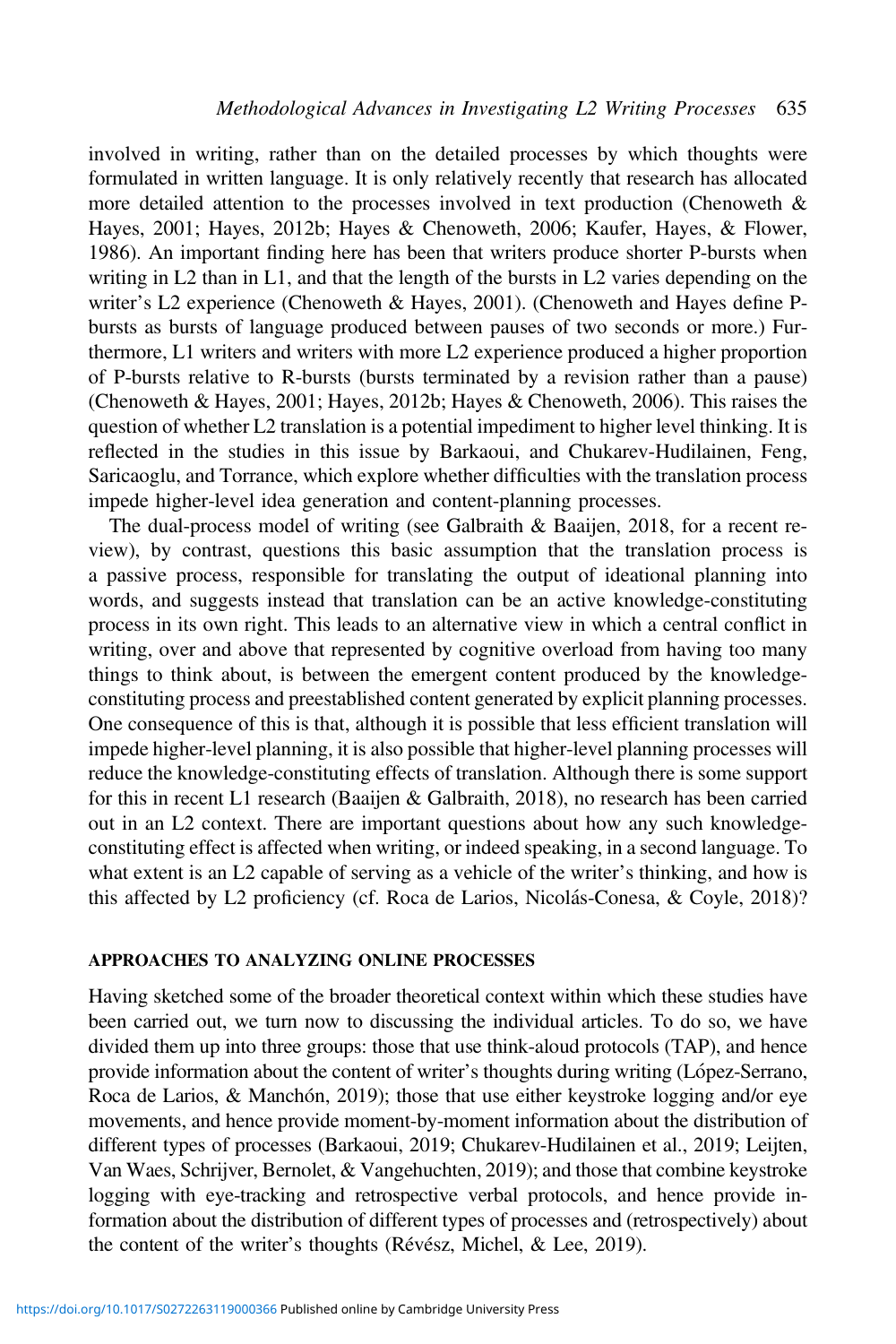#### DIRECT OBSERVATION OF THE THINKING BEHIND THE TEXT

A contrast that is often made between TAP-informed research and eye-tracking studies is that, while TAP studies are assumed to give access to higher-level thinking processes, they do not provide much information about the specific processes involved in translation. Although there are general issues with TAP methods arising from reactivity and the theory-laden nature of self-reports, the article by López-Serrano et al. demonstrates that, in fact, TAP methods can provide a window into some of the writer's concerns as they grope their way to formulating a proposition in words. Consider the example given by López-Serrano et al. of a language-related episode (LRE) (Table 2, López-Serrano et al., 2019). This shows a writer's protocol, expressed in their L2 (English in this case) as they formulated the final clause of a sentence, "as I have been an eager learner since my early childhood" (our italics). In the final written product, this would appear straightforward as a reasonably formulated clause. By taking us behind the scenes, López-Serrano et al. reveal that the italicized words were produced only after considerable reflection. Furthermore, although keystroke logging combined with eye-tracking would represent the clause as: "as I started (PAUSE) (RE-READING within sentence) was (PAUSE) was have been an eager learner since my early childhood," and hence would capture the reflective event, it would not capture the fact that the concept of "learnt" is the topic of thought during the pauses and is introduced as soon as "started" is deleted. TAPs, therefore, can provide additional information about specific features of the process by which translation is carried out.

As López-Serrano et al. suggest, it would be valuable to examine how other online methods such as keystroke logging could be used to examine the units of analysis they have developed (see their Figures 2 and 3). Of the dimensions that López-Serrano et al. identified, linguistic focus seems to be comparable to the distinction made by keystrokelogging studies between different levels of text production (e.g., word, sentence, and paragraph), particularly when transition times between keystrokes rather than pauses above a certain threshold are analyzed. Similarly, the classification of language-related episodes in terms of the extent to which problems have been resolved should be equally applicable to a keystroke log. By contrast, there is a larger disparity for inferences about the strategies that writers are using. Of those that López-Serrano et al. identify in Figure 3 of their article, only rereading, and generating and assessment of alternatives seem to be readily available in a keystroke log. A central question here would be whether similar units could be identified through retrospective verbal protocols or stimulated recall.

Perhaps the most important additional information provided by TAPs is information about the writers' goals. For the classical models of writing that we discussed earlier, differences in writers' goals are a key factor in writing expertise. It is noteworthy that, of the articles in this issue, López-Serrano et al.'s contribution is the only one that discusses these in much detail. This is an example of how the observational method that one chooses can influence the theoretical account that can be constructed. López-Serrano et al. conceptualize LREs as problem-solving strategy clusters, in which episodes are integrated by the goals toward which they are directed. This led them to classify LREs in terms of their orientation: (i) a compensatory orientation (in which the writer's goal was to compensate for deficiencies in their L2 knowledge), and (ii) an upgrading orientation (in which the writer's goal was to revise and improve existing expressions). They suggest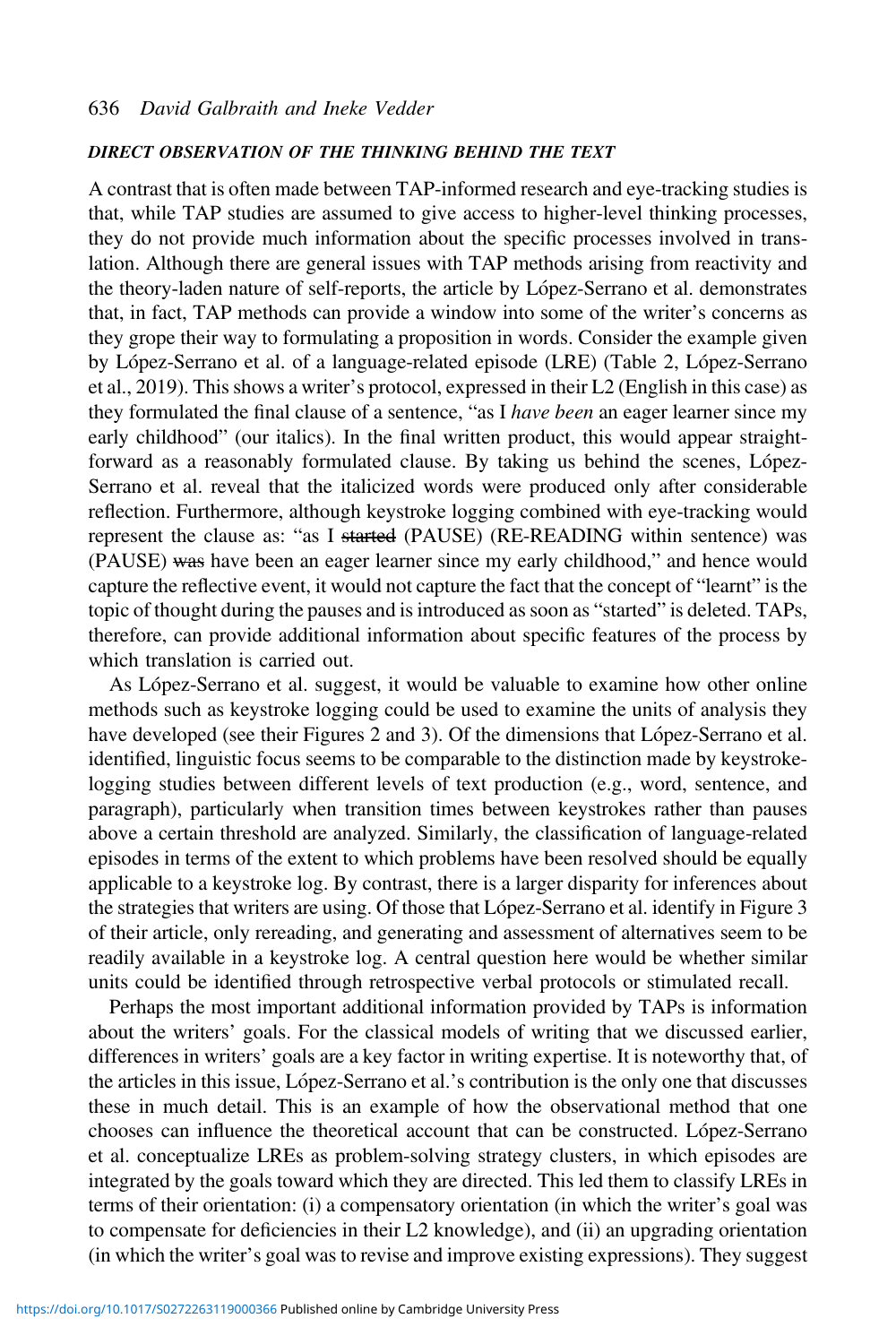that the upgrading orientation may "trigger the expression of more complex or precise ideas." This aspect of López-Serrano et al.'s analytic scheme is particularly interesting because it does not seem to be directly inferable from a keystroke log. Information about orientation would be valuable in disambiguating keystroke observations.

Furthermore, the distinction is similar to that made in recent research in L1 on individual differences in writing beliefs (White & Bruning, 2005). For example, Baaijen, Galbraith, and De Glopper (2014) suggested that writers with high transactional beliefs—writers who view writing as a process of developing ideas in the course of writing—orientate revision toward the development of their understanding. By contrast, writers with low transactional beliefs—writers who believe that writing is a matter of translating preconceived ideas into text—orientate revision toward compensating for errors in the text. However, in the absence of direct information about the writer's goals during writing, this suggestion remained an inference based on the individual difference measure of writing beliefs. Retrospective protocols analyzed using the orientation category developed by López-Serrano et al. could in principle enable this hypothesis to be tested. In general, if the categories identified by López-Serrano et al. can be reliably identified retrospectively, they would be a valuable tool for assessing the effects of a variety of variables on writers' goals. For example, it would be interesting to test whether the relative balance of compensatory and upgrading goals varied depending on writers' L2 proficiency.

#### INDIRECT OBSERVATION OF ONLINE WRITING PROCESSES

The next group of articles to be discussed all used keystroke logging and/or eye-tracking without the additional information about the content of the writers' thoughts available from concurrent or retrospective verbal protocols. These methods provide a wealth of data for analysis. However, this research is still in its infancy, and there is no consensus on how to analyze such data, or on how to assess their relationship with other variables. This collection of articles, therefore, offers a valuable opportunity to consider the range of approaches that can be taken to using these data, and to assess the strengths and weaknesses of these approaches. For a more general discussion of the problems that arise in relating keystroke measures to underlying cognitive processes, and recommendations designed to increase this alignment, see Baaijen, Galbraith, and De Glopper (2012), Galbraith and Baaijen (2019), and the collection of articles in Lindgren and Sullivan (2019).

The article by Barkaoui includes a thorough review of previous research into pauses during writing, and then reports the results of a study assessing the effect of task type (either an integrated or an independent writing task), language proficiency, and keyboarding skill on the characteristics of pauses (frequency and duration) at different locations within the text and at different points in time during writing. Pauses are defined using a threshold of two seconds, and hence reflect episodes during writing where the writer breaks off from text production to engage in some form of conscious reflection. As discussed in Barkaoui's review, this is a common practice within the field (and is used in both the article by Barkaoui,  $2019$ , and the article by Révész et al.,  $2019$ ), but has advantages and disadvantages depending on the aim of the research. As a threshold, two seconds does help isolate moments during writing where the normal flow of writing is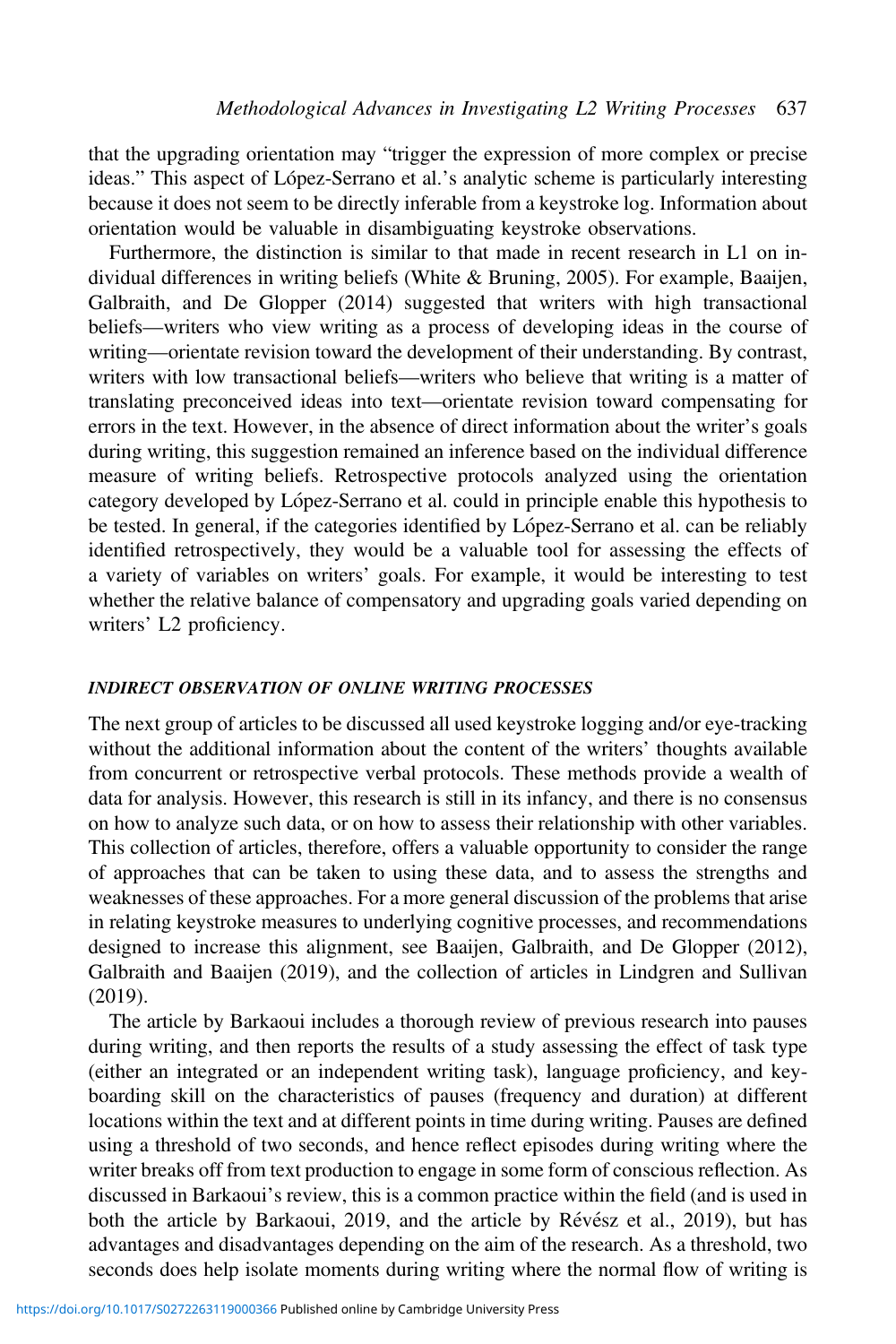interrupted, and hence where the writer has stepped back to engage in conscious reflection. However, in doing so, it focuses on these episodes alone and ignores the majority of transitions between units in the text. Baaijen et al. (2012), in their study of L1 (Dutch) writers, used mixture modeling to analyze the distribution of transition times between words, and found that well over 90% (varying for different writers) of the transitions between words took less than this amount of time. Furthermore, there was evidence for two different distributions below this threshold, one that Baaijen et al. suggested reflected word-retrieval processes, and another that reflected higher-level subsentence structuring operations. In selecting a threshold for the definition of a pause, therefore, the researcher is choosing to concentrate on relatively rare episodes of reflection, and to ignore data that might be informative about some of the more automatic processes involved in language production (see also Chenu, Pellegrino, Jisa, & Fayol, 2014). The incidence and location of these reflective episodes, nevertheless, remains valuable as Barkaoui's and Révész et al.'s (both 2019) findings indicate.

The most clear-cut finding is that lower language proficiency and keyboarding skill increase the number of reflective episodes and reduce the fluency of writing. This suggests that text production is generally more problematic for these groups, and that this is detectable in patterns of pause production during writing. That said, there was relatively little evidence that these two factors affected pause duration. This is probably because the analysis was restricted to pauses above the two-second threshold, thus reducing the sensitivity of the analysis. This may also account for the relative lack of difference in pausing behavior between linguistic locations. Typically, research has found clear-cut differences between the pause durations within words, between words, between sentences, and between paragraphs, with durations increasing with the size of the linguistic unit (e.g., Chanquoy, Foulin, & Fayol, 1996; Matsuhashi, 1981; Medimorec & Risko, 2017; Phinney & Khouri, 1993; Schilperoord, 1996; Spelman Miller, 2000). Barkaoui also reports that pauses tended to be more frequent at word boundaries. It is important to recognize here that this is a consequence of the greater frequency of word boundaries compared to the boundaries between higher-level units such as sentences and paragraphs. Thus, 40 pauses at word boundaries for a text of 300 words corresponds to 13% of words being associated with pauses. By contrast, 2.5 pauses at paragraph boundaries for a fiveparagraph text would correspond to 50% of paragraphs being associated with pauses. Looked at like this, Barkaoui's findings are consistent with higher-level units being associated with a higher proportion of reflective thought during writing. At lower levels, such episodes are more likely to reflect problems with the language production process; at higher levels, they are more likely to reflect global planning and revision operations (writers often use paragraph boundaries to review and edit previously produced text) (Baaijen et al., 2012; Chukharev-Hudilainen et al., 2019; Révész et al., 2019).

Overall, the article by Barkaoui demonstrates that task type, language proficiency, and keyboarding skill have systematic effects on the distribution of pauses above a twosecond threshold during writing. Some of the difficulties with interpreting these effects illustrate the potential value of using transition times rather than threshold-defined pauses for analysis, and of complementing keystroke analysis with eye-tracking data. An interesting suggestion, in accordance with the findings of Révész, Kourtali, and Mazgutova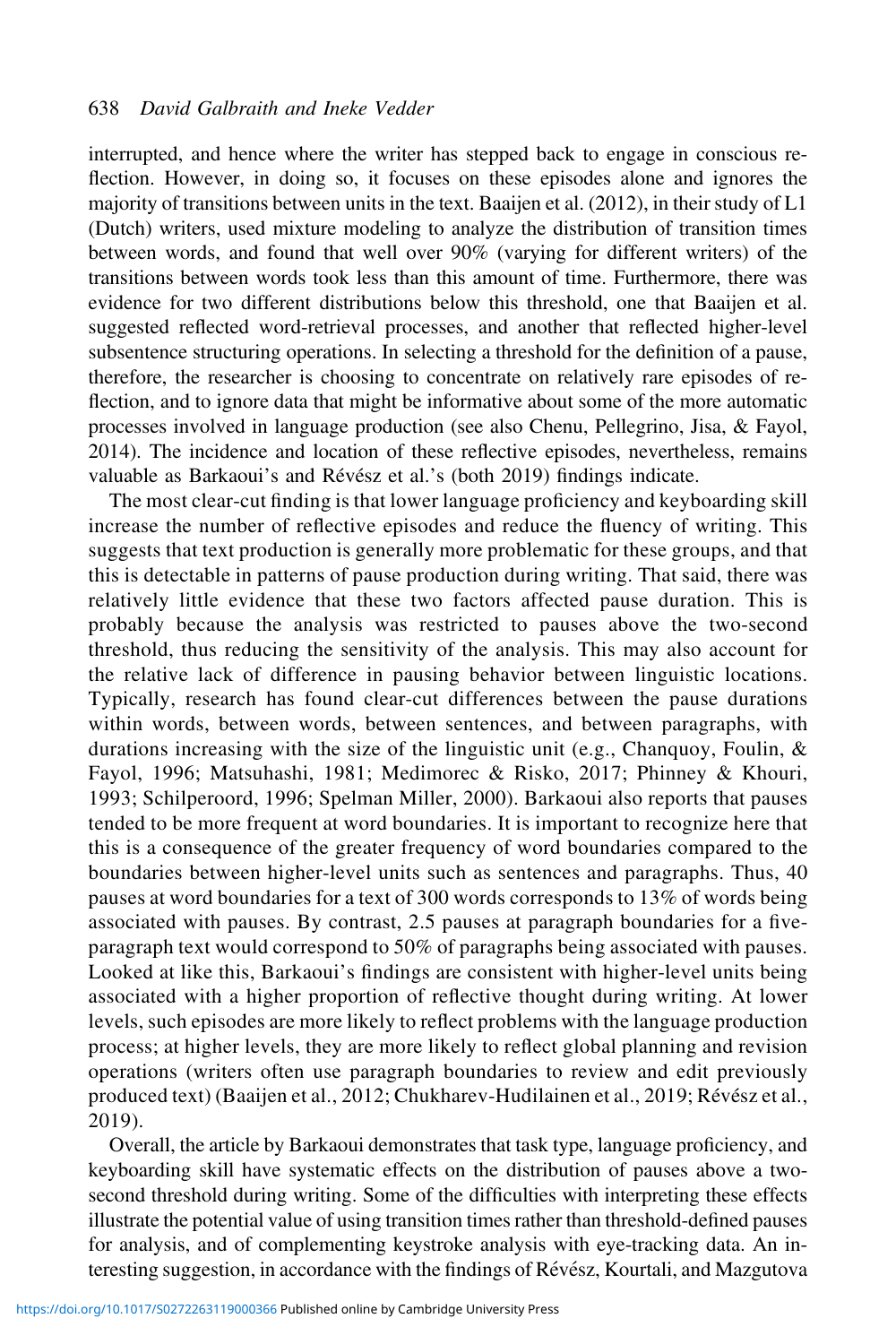(2017), to be further explored in future research, is the observation that providing content support to L2 writers, as was the case in Barkaoui's study, can reduce processing load, particularly for cognitively more challenging tasks, allowing writers to devote more attention to linguistic encoding processes.

The article by Leijten, Van Waes, Schrijver, Bernolet, and Vangehuchten (2019) is similar to the article by Barkaoui in relying exclusively on keystroke logging for information about writing processes. In their case, however, they focus on writers' use of sources and assess how this varies as function of language of writing (L1 Dutch and L2 English) and at two different points in the academic year, and how it relates to the quality of the texts they write. In the course of this article they demonstrate a number of features of keystroke-logging methodology. First, they show how keystroke logging can provide at least some information about reading behavior. In particular, so long as the sources are electronically available, one can identify various features of how a writer interacts with sources during writing. This kind of measure would have helped confirm Barkaoui's plausible suggestion that the more extended pauses associated with the initial stages of the integrated task could reflect time spent reading and interacting with the source texts. Second, they present a case study showing how an individual writer moved back and forth, both within their text and between the developing text and the sources. In doing so, they show that keystroke logs can provide information, not just about the location and duration of episodes of reflective thought (pauses) but also about the linearity with which text is produced (cf. Baaijen & Galbraith, 2018).

Leijten et al. focus on the writers' interaction with sources, and the most innovative feature of their study is the use of confirmatory factor analysis to describe three components of this interaction: (i) how long the writer spends reading the sources during the initial phase of writing; (ii) how frequently the writer switches between different sources during writing; and (iii) the balance between reading of sources and writing text, with writers at one extreme focusing initially on reading sources and then on writing text, and writers at the other extreme referring back to sources more frequently throughout the course of writing text. They also confirm through measurement invariance analysis that the same factor structure can be used to describe writing in L1 and L2. That said, it is not entirely clear how the factor structure should be interpreted: there are correlations between the factors (in some cases larger than the factor loadings for individual items), and some of the measures look as if they might be alternative ways of measuring the same feature rather than separate indicators of an underlying construct. It is important to establish the reliability of the factor structure in future research, and to further explore alternative possible interpretations. Nevertheless, Leijten et al.'s results do strongly suggest that the extent to which writers switch between sources may be an indicator of variations in source use: writers do this more in their L2 than in L1, which may reflect something about reading in their second language, and writers who do this more in their L1 produce better quality text. There is a similar positive relationship with text quality in L2 but this is not statistically significant. It is important to note here that the lack of significance for L2 is most probably because of the smaller sample size for this group rather than because of any significant difference in effect size, so it remains an open question whether the relationship between switching across sources and text quality is general across L1 and L2.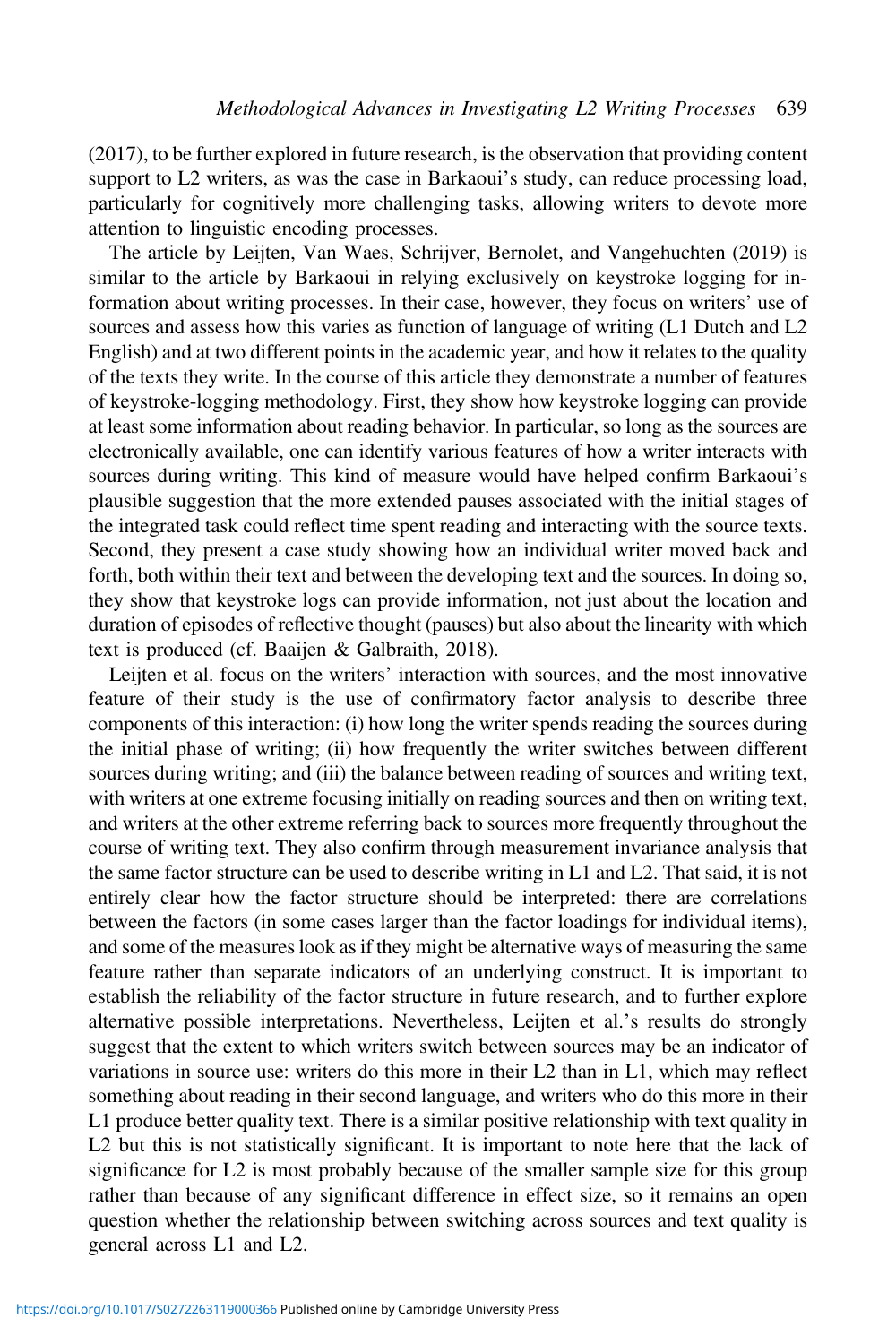#### 640 David Galbraith and Ineke Vedder

Stepping back from the results of the study, the article as a whole indicates the potential that keystroke logging has for recording data from large samples of participants, and suggests ways in which it can provide valuable information even in the absence of direct observation of reading behavior through eye-tracking or information about the content of processes from retrospective verbal protocols. Other aspects that could be investigated include the impact on source use of linguistic proficiency in different L2s, the role of individual learner characteristics in relation to the choice of specific source-use strategies, and the linguistic comparison of source text and target text (in terms of lexical diversity and "text borrowing").

The study, interestingly, also makes a number of suggestions for instructional practice. In the academic context, source-based writing forms a key element of academic writing proficiency and may be an index of successful academic achievement: a text that makes no use of any external sources would be fundamentally nonacademic. Appropriate source use, however, turns out to be difficult, especially for low-proficiency L2 writers, as writers have to balance between the demands of intertextuality and the risk of being accused of plagiarism. Leijten et al. thus propose that more attention needs to be paid to source-based writing in L2 (and L1) writing instruction, and suggest that this should include techniques for summarizing, paraphrasing, and text editing during larger writing assignments, such as essays, for which the combination of independent and integrated writing is necessary (see also Davis, 2013; McGinley, 1992).

The final article in this group, by Chukharev-Hudilainen et al., provides the first example in the special issue of a study that goes beyond collecting keystrokes to collect information about eye movements. This is a key step in that it offers the possibility of disambiguating the nature of pauses that occur during writing, and therefore of resolving some of the difficulties of interpretation that we have noted about pure keystroke-based measures. Note also that, unlike the other articles in this volume, pauses are defined simply in terms of the transition time between key presses (or interkeystroke intervals [IKIs]), rather than in terms of a particular threshold.

The first major contribution of this article is the presentation of CyWrite. To our knowledge, this is the first system that enables automated analysis of keystroke and eyemovement data collected under naturalistic conditions, and is likely to be an invaluable, low-cost tool for researchers in the field. Furthermore, the ready availability of playback and interactive visualizations of writing sessions provides many pedagogical possibilities. Chukharev-Hudilainen et al. then use CyWrite to assess differences between L1 and L2 writing processes by comparing the logs of 24 adult Turkish speakers writing in Turkish (L1) and English (L2). A second important innovation was the use of more linguistically sophisticated text boundaries, including clause boundaries, rather than just the overt orthographic boundaries indicated by punctuation that have been used in much previous research.

This study has two important findings. First, although pauses were generally longer at each text boundary (within-word, word-initial, clause-initial, sentence-initial) for writing in L2 compared to L1, this difference was not present for clause boundaries in L2, where the pauses were similar in duration to those preceding individual words. In other words, within sentences, words appeared to be produced more linearly in L2, without evidence of a hierarchical substructure. As the authors stress, this effect was not anticipated, and needs replication. Furthermore, the precise reasons why this might occur are open to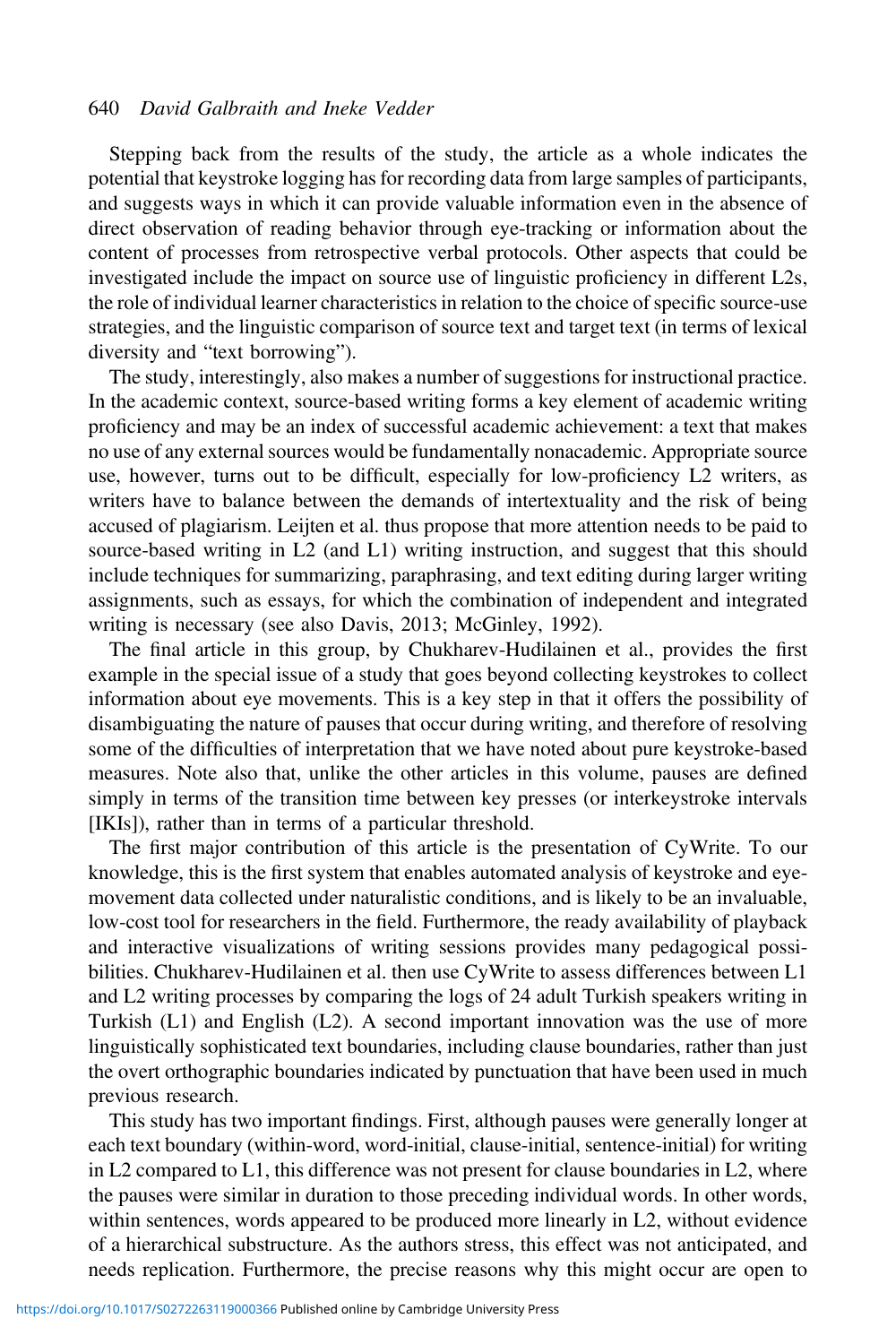interpretation. Chukharev-Hudilainen et al. suggest that it may be because writers in L2 fail to plan subclauses in advance. We would suggest that it may be that the resources required for retrieving individual lexical items may reduce the resources available for syntactic planning: sentence production in L2 becomes a less hierarchically structured process and a more word-by-word production process.

Second, eye-movement analysis showed that pauses at higher-level units were not just longer in duration but more likely to involve looking back in the text, and over longer distances. When writing in L2, writers were, as predicted, more likely to look back than when writing in L1. However, there was an interesting interaction with language of writing: writers looked back within a sentence to a similar extent for both languages, but looked back to a different sentence more frequently when writing in L2. This pattern of results is consistent with the idea that the greater difficulty that writers have in producing language in L2 has a distinctive effect on their need to reconstitute the overall theme of their text (by reading over previous sentences). This suggests that problems with producing text have a negative effect on the higher-level processes involved in generating content. It would be interesting to assess directly whether the extent to which writers' pause times for lower-level units in L2 are elevated correlates with the frequency with which they read back over previous sentences. Chukharev-Hudilainen et al. suggest that the greater tendency in L2 to look back at previous sentences may be problematic because of its disruptive effects on fluency. An alternative possibility is that this is an important compensatory activity: writers in L2 need to do this to ensure that the current text is cohesive and coherent with previously produced text. Regardless of interpretation, however, these are potentially important empirical findings, arising from the study's incorporation of eye-tracking measures, and its coding of text in terms of linguistic units.

Finally, Chukharev-Hudilainen et al. note the possibility that the differences they observed could, in theory, be because of differences between the two languages (Turkish and English) rather than because one is L1 and the other is L2. This is an important methodological point: to be sure that a difference is an L1/L2 difference, one needs to demonstrate that the effect occurs when the mapping of the languages is reversed. If English was L1 and Turkish L2, would the same differences as Chukharev-Hudilainen et al. observed still be present, or would the differences reflect the language being used?

#### COMBINING DIRECT AND INDIRECT OBSERVATION

The final article that we discuss, by Révész et al., extends the methods used by including stimulated recall to provide further insight into the content of processes carried out during pauses measured by keystroke logging and eye movements. They extend the analyses of these to consider not just the processes occurring during pauses but also the revisions that writers carry out during writing in an L2. It is worth noting that, although this enabled them to capture a wider range of writing behavior, and they were able to access more information about the content through stimulated recall, the fact that a pause was defined in terms of a two-second threshold means that the analysis is relatively more coarsegrained than in Chukharev-Hudilainen et al.'s study. Furthermore, as in the Barkaoui article, little mention was made of the baseline frequency of occurrence of different text locations (individual keystrokes within words occur many times more frequently than sentence or paragraph boundaries do, making it difficult to compare raw frequencies of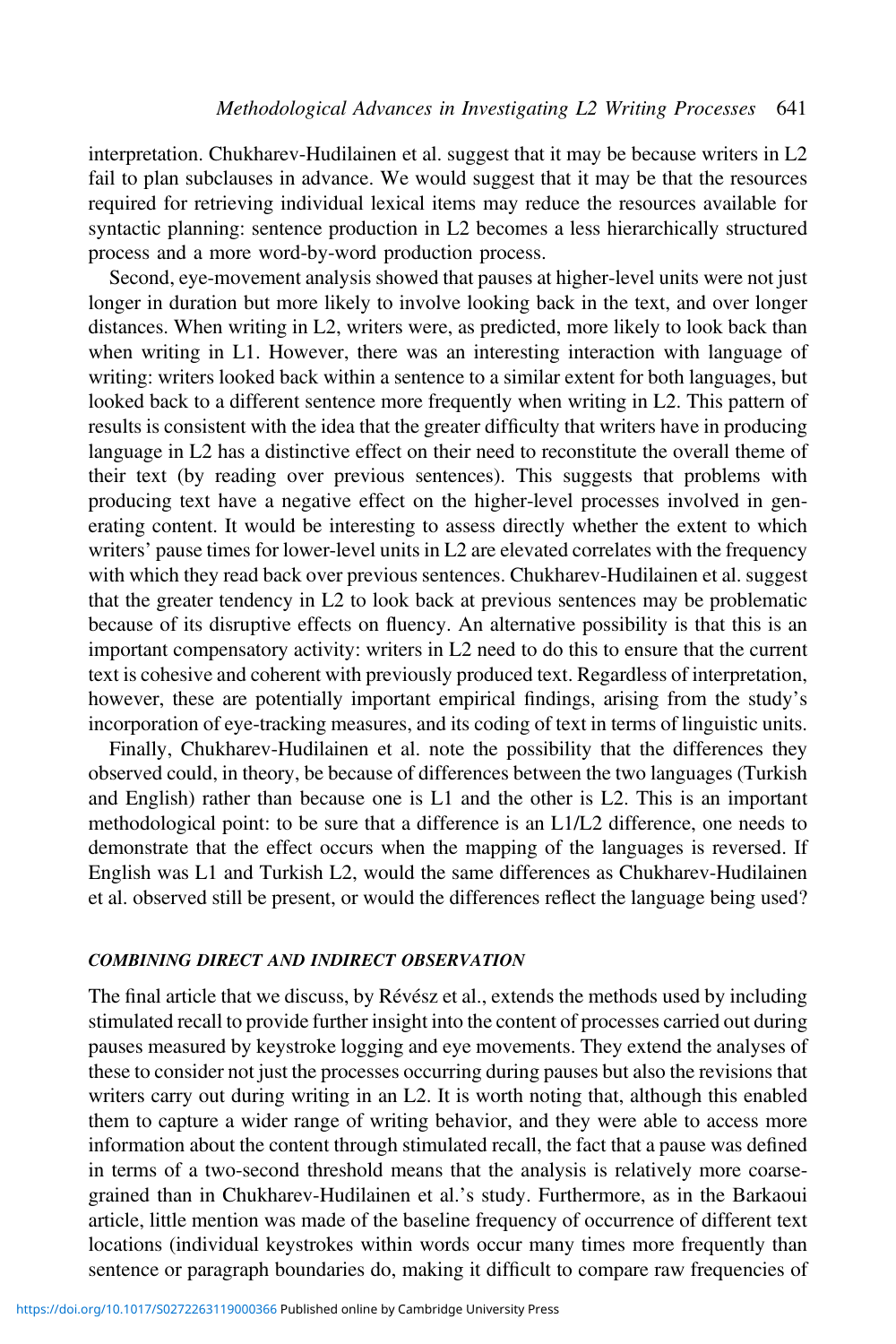#### 642 David Galbraith and Ineke Vedder

events at different boundaries). Nevertheless, Révész et al.'s results are very similar to those of Chukharev-Hudilainen et al.'s study—we will not therefore reiterate them here—and support the hypothesis that different kinds of processing are associated with different text boundaries. Crucially, they also provide complementary evidence, through the use of stimulated recall, about the content of processing at different boundaries, and extend this, in their analysis of revisions, to the revision process as well as the planning process.

First, they suggest that pauses at different locations, though defined equivalently in each case as episodes of reflective thought taking longer than two seconds, appear to be employed for different reasons depending on the locations: pauses at the more local word level appear to be overwhelmingly concerned with the language processes involved in translating thought into words; pauses at the sentence level are more likely to be concerned with planning and, in some cases, revising content. The hypothetical explanation proposed by studies that use keystroke logging and/or eye movements alone is that the longer duration of pauses at sentence boundaries reflects greater amounts of content planning at these boundaries than at lower-level text boundaries. This receives direct support in Révész et al.'s study from the additional information provided by the stimulated recall protocols that they collected. Furthermore, the stimulated recall protocols also enable them to clarify the nature of the revisions made at different text boundaries. Thus, they find that within-sentence revisions tend to be more focused on revisions of language, whereas between-sentence revisions tend to be more focused on revision of content. Overall, however, at least in the L2 context of this study, the participants focused more on language-related revisions than on content revisions.

Finally, this study, along with the article by López-Serrano et al. (2019), demonstrates the value of verbal protocols in elucidating the content of writers' thoughts about even the relatively fine-grained processes involved in the formulation (or translation) process. Although such data have to be treated with caution because of the risk that they reflect post-hoc rationalizations, when combined with complementary information from more objective measures, they provide a valuable insight into the goals that drive the writing process at different text locations.

#### CONCLUSIONS AND FUTURE DIRECTIONS

Research into the online processes taking place during L2 writing and their cognitive interpretation is still very much in its infancy. As the articles in this special issue illustrate, it has tended to focus on observational studies of specific elements of the process—the duration of pauses at different locations and/or the nature and extent of revisions at different locations—and there is variation in how these elements are defined and analyzed. However, these articles also illustrate how the range of behaviors under analysis can be extended (Leijten et al.; López-Serrano et al.), how observations can be triangulated by combining complementary methods (Chukharev-Hudilainen et al.; Révész et al.), and how relevant independent variables (e.g., task type) can be manipulated (Barkaoui; Chukharev-Hudilainen et al.; Leijten et al.). Furthermore, the technical innovations described by Chukharev-Hudilainen et al., and the innovative schemes for analyzing protocols described by López-Serrano et al. and Révész et al.,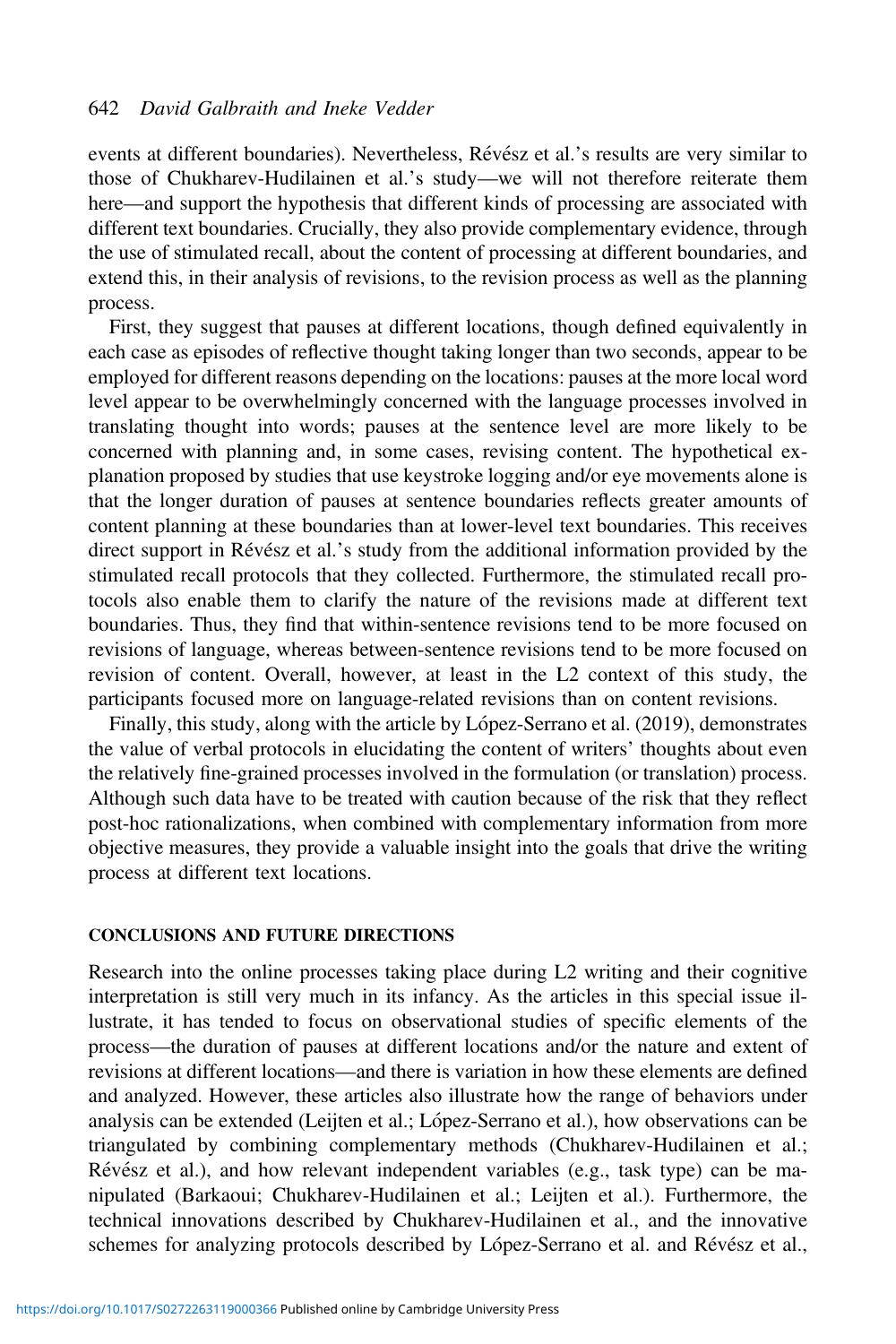indicate that research in this area is moving to a stage where it can test specific hypotheses about L2 writing processes.

Perhaps the most general theme to emerge from these studies is the distinction between within- and between-sentence processes. Sentence boundaries appear to be an important hinge in the writing process, broadly separating global-planning processes from the more local processes involved in sentence production. A second noticeable feature is that, with the exception of López-Serrano et al., they have focused on isolated measures—pauses and revisions or uses of sources—rather than on how the different processes that they reflect operate in combination. Furthermore, with the exception of Leijten et al., they have not examined how writing process measures are associated with outcomes such as text quality or the development of the writer's understanding. The study by Baaijen and Galbraith (2018), which used keystroke logging to assess these relationships for writers writing under different planning conditions in L1, found systematic relationships between writing processes and outcome variables such as text quality and the development of the writer's understanding. However, the results also suggested that these may not be directly related to single indicators of writing processes, and that they may be moderated by variations in overall drafting strategy. An important question for future research is about the nature of such relationships when writing in an L2. The methods described in this special issue, and particularly the greater insights provided when keystroke logging is combined with eye-tracking and verbal protocols, promise to provide tools with which to explore these complexities.

Furthermore, because many of the articles observed large differences between individuals, future studies should take into account as moderating variables individual cognitive and motivational variables that have been found to influence writing (sub) processes and text quality. These variables include phonological short-term memory ability, age, writing engagement, writing attitude and writing beliefs, self-efficacy, and goal achievement. They manifest themselves in the tendency to develop complex goals for writing and, as a result, to develop language learning opportunities (Ortega, 2012). The necessity to examine in more detail the role of these individual factors has been emphasized in many studies, with the ultimate goal to help learners become autonomous writers, capable of self-monitoring for language errors and editing their own work. Reflexivity of L2 (and L1) writers toward their own texts, learner agency, and selfregulation, in a psychologically safe learning environment where learners seek for feedback instead of receiving it, should thus be encouraged (Segers, 2013).

In the present state of development, the online measures described in this issue show most promise for increasing our understanding of the cognitive processes and dynamic interaction between them in the course of writing, rather than as providing measures of direct utility for writing instruction. An important first step in developing their pedagogical applicability is to assess how the range of different measures identified in these studies relate to the quality of text in L2, both with respect to linguistic complexity, accuracy, and fluency (CAF; cf. Housen, Kuiken, & Vedder, 2012), and in terms of adequacy of content, register, and specific task requirements (Kuiken & Vedder, 2017, 2018). Second, it is unlikely that a single measure of writing processes will show a straightforward relationship with text quality. Rather, the relationship is likely to be with more general features of the writing process, like the relative balance between sentence production processes and higher-level planning processes, and how these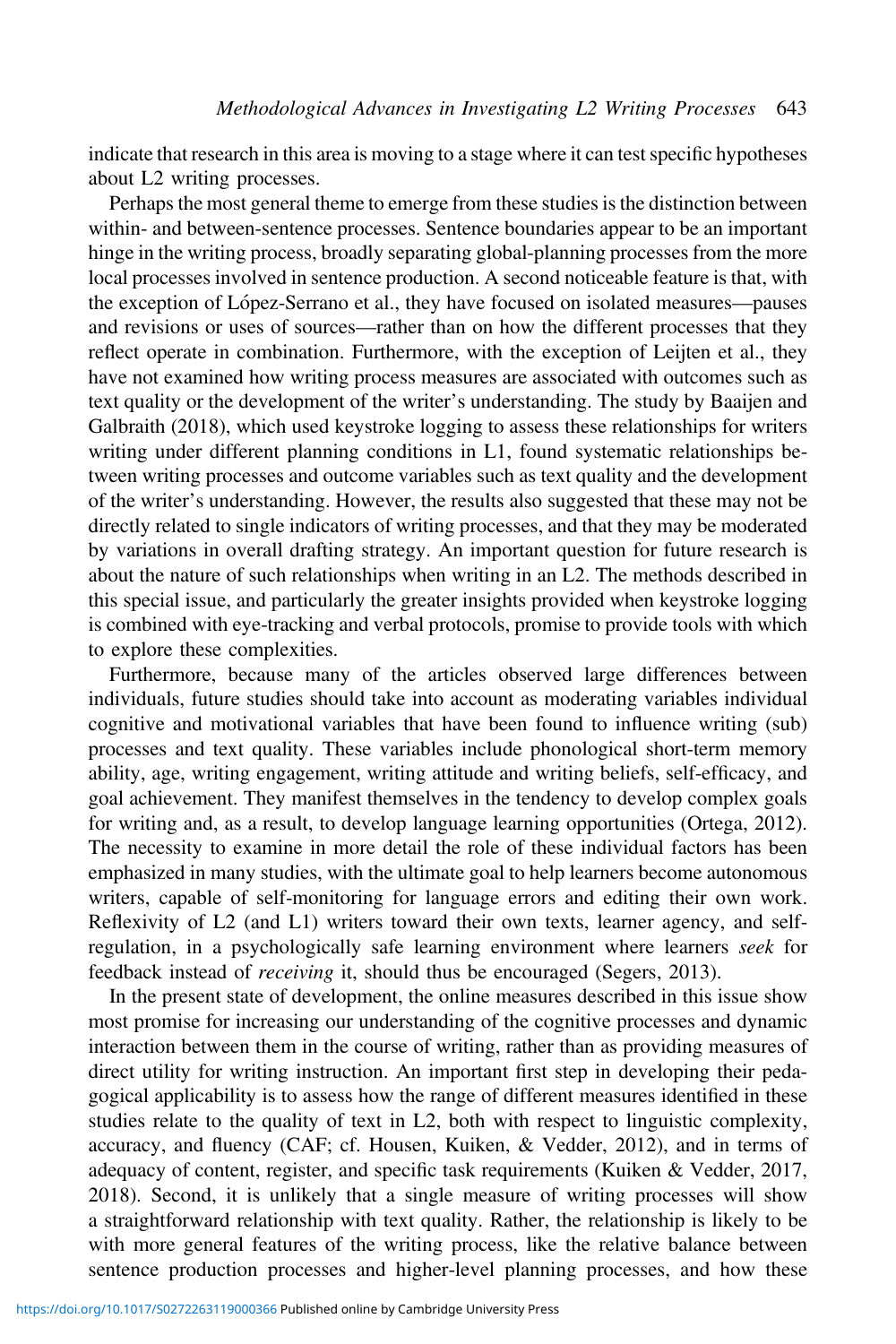processes are coordinated. Given the importance of goals in determining the moment-bymoment actions that a writer takes, interventions that target the writer's goals, and their coordination in the face of conflicting demands are likely to be beneficial.

Finally, future research should also focus on the inclusion of L2 writers from different linguistic backgrounds and writing traditions to investigate (cross-)linguistic development of L2 writing ability over time. A related issue for further research concerns the effects of writing instruction on L2 learners' (meta)cognitive writing processes, particularly with respect to the extent to which these processes can be influenced, and adjusted and writing problems can be remediated by pedagogical intervention.

#### REFERENCES

- Baaijen, V. M., & Galbraith, D. (2018). Discovery through writing: Relationships with writing processes and text quality. Cognition and Instruction, 36, 199–223. [https://doi.org/10.1080/07370008.2018.1456431.](https://doi.org/10.1080/07370008.2018.1456431)
- Baaijen, V. M., Galbraith, D., & de Glopper, K. (2012). Keystroke analysis: Reflections on procedures and measures. Written Communication, 29, 246–277. doi: [10.1177/0741088312451108](https://doi.org/10.1177/0741088312451108).
- Baaijen, V. M., Galbraith, D., & de Glopper, K. (2014). Effects of writing beliefs and planning on writing performance. Learning and Instruction, 33, 81–91. [http://dx.doi.org/10.1016/j.learninstruc.2014.04.001.](http://dx.doi.org/10.1016/j.learninstruc.2014.04.001)
- Barkaoui, K. (2019). What can L2 writers' pausing behavior tell us about their L2 writing processes? Studies in Second Language Acquisition, 41, 529–554.
- Bereiter, C., & Scardamalia, M. (1987). The psychology of written composition. Hillsdale, NJ: Erlbaum.
- Bereiter, C., & Scardamalia, M. (1989). Intentional learning as a goal of instruction. In L. B. Resnick (Eds.), Knowing, learning, and instruction: Essays in honor of Robert Glaser (pp. 361–392). Hillsdale, NJ: Erlbaum.
- Chanquoy, L., Foulin, J. N., & Fayol, M. (1996). Writing in adults: A real time approach. In G. Rijlaarsdam, H. van den Bergh, & M. Couzijn (Eds.), Theories, models and methodology in writing research (pp. 36–43). Amsterdam, The Netherlands: Amsterdam University Press.
- Chenoweth, N. A., & Hayes, J. R. (2001). Fluency in writing: Generating text in L1 and L2. Written Communication, 18, 80–98. doi[:10.1177/0741088301018001004.](https://doi.org/10.1177/0741088301018001004)
- Chenu, F., Pellegrino, F., Jisa, H., & Fayol, M. (2014). Interword and intraword pause threshold in writing. Frontiers in Psychology, 5, 1–7. doi: [10.3389/fpsyg.2014.00182](https://doi.org/10.3389/fpsyg.2014.00182).
- Chukharev-Hudilainen, E., Saricaoglu, A., Torrance, M., & Feng, H.-H. (2019). Combined deployable keystroke logging and eye-tracking for investigating L2 writing fluency. Studies in Second Language Acquisition, 41, 583–604.
- Davis, M. (2013). The development of source use by international postgraduate students. Journal of English for Academic Purposes, 12, 125–135. [http://dx.doi.org/10.1016/j.jeap.2012.11.008.](http://dx.doi.org/10.1016/j.jeap.2012.11.008)
- Flower, L. S., & Hayes, J. R. (1980). The dynamics of composing: Making plans and juggling constraints. In L. W. Gregg & E. R. Steinberg (Eds.), Cognitive processes in writing: An interdisciplinary approach (pp. 31–50). Hillsdale, NJ: Erlbaum.
- Galbraith, D., & Baaijen, V. M. (2018). The work of writing: Raiding the inarticulate. Educational Psychologist, 53, 238–257.<https://doi.org/10.1080/00461520.2018.1505515>.
- Galbraith, D., & Baaijen, V. M. (2019). Aligning keystroke with cognitive processes in writing. In E. Lindgren & K. P. H. Sullivan (Eds.), Observing writing: Insights from keystroke logging and handwriting (pp. 306–325). Leiden, The Netherlands: Brill Publishing. [https://doi.org/10.1163/9789004392526\\_015](https://doi.org/10.1163/9789004392526_015).
- Hayes, J. R. (2012a). Modeling and remodeling writing. Written Communication, 29, 369–388. [https://doi.org/](https://doi.org/10.1177/0741088312451260) [10.1177/0741088312451260](https://doi.org/10.1177/0741088312451260).
- Hayes, J. R. (2012b). From idea to text. In R. Beard, D. Myhill, J. Riley, & M. Nystrand (Eds.), The SAGE handbook of writing development (pp. 65–79). London, UK: Sage Publications Ltd.
- Hayes, J. R., & Chenoweth, N. A. (2006). Is working memory involved in the transcribing and editing of texts? Written Communication, 23, 135–149. doi[:10.1177/0741088306286283.](https://doi.org/10.1177/0741088306286283)
- Hayes, J. R., & Flower, L. S. (1980). Identifying the organization of writing processes. In L. W. Gregg & E. R. Steinberg (Eds.), Cognitive processes in writing: An interdisciplinary approach (pp. 3–30). Hillsdale, NJ: Erlbaum.
- Hayes, J. R., & Flower, L. S. (1986). Writing research and the writer. American Psychologist, 41, 1106–1113. [http://dx.doi.org/10.1037/0003-066X.41.10.1106.](http://dx.doi.org/10.1037/0003-066X.41.10.1106)